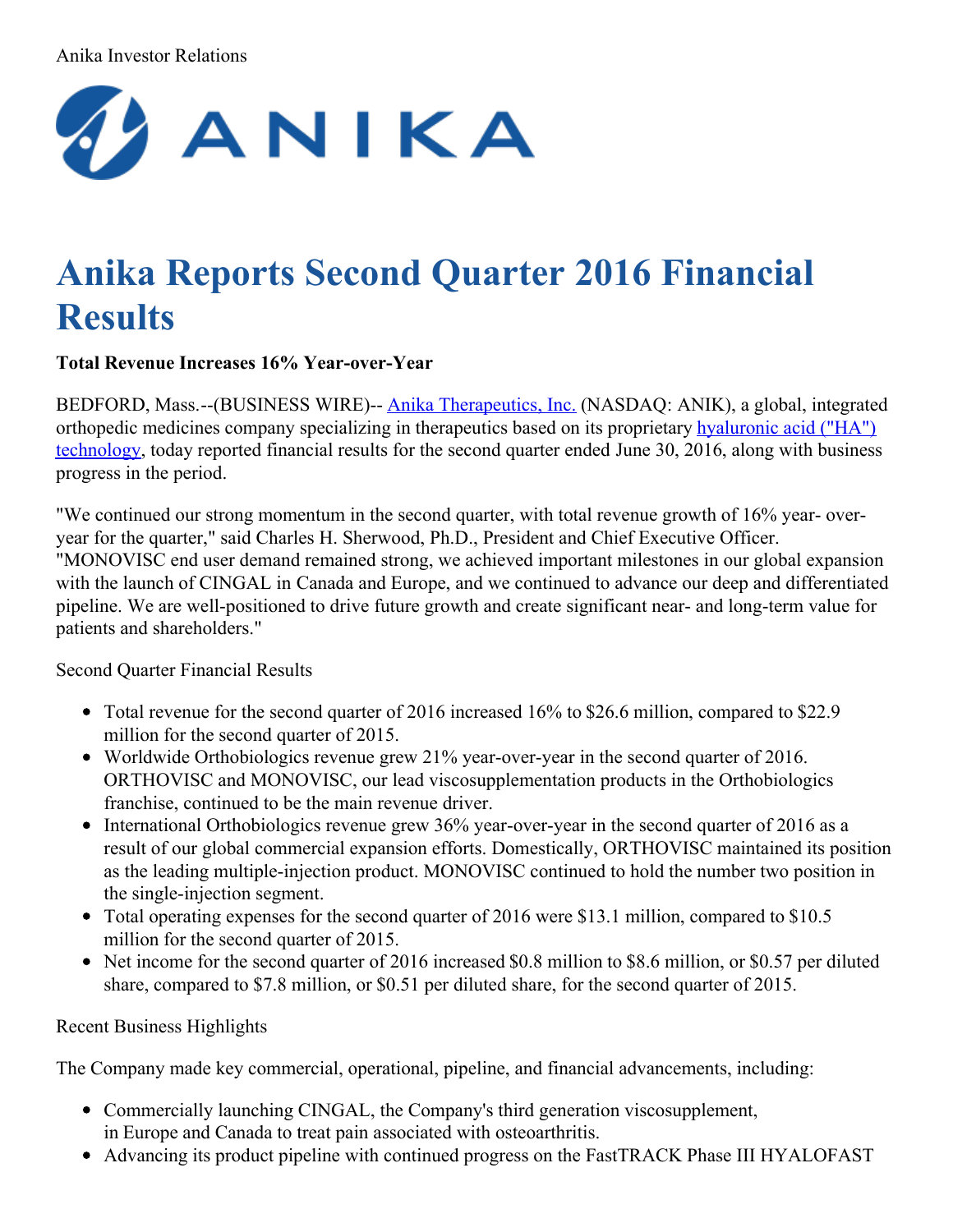Study, as well as the Phase III MONOVISC study for the treatment of osteoarthritis pain in the hip.

- Submitting and obtaining approval of an investigational device exemption to conduct a Phase III clinical trial for the treatment of pain associated with lateral epicondylosis, or tennis elbow. The study plans to enroll 185 patients across approximately 20 investigational sites in the U.S. and Europe beginning in the fourth quarter of 2016.
- Continuing to execute the Company's \$25 million accelerated share repurchase program, with completion expected in August 2016.
- Progressing with the full integration of the Company's global manufacturing operations under one roof in Anika's Bedford, Mass. global headquarters.

## Conference Call Information

Anika's management will hold a conference call and webcast to discuss its financial results and business highlights tomorrow, Thursday, July 28th at 9:00 am ET. The conference call can be accessed by dialing 1-855-468-0611 (toll-free domestic) or 1-484-756-4332 (international). A live audio webcast will be available in the "Investor [Relations"](http://cts.businesswire.com/ct/CT?id=smartlink&url=http%3A%2F%2Fir.anikatherapeutics.com%2Fevents.cfm&esheet=51389765&newsitemid=20160727006327&lan=en-US&anchor=%22Investor+Relations%22&index=3&md5=ba4448583dcbaeadb4711ff923ea57fd) section of Anika's website, [www.anikatherapeutics.com](http://cts.businesswire.com/ct/CT?id=smartlink&url=http%3A%2F%2Fwww.anikatherapeutics.com%2Findex.html&esheet=51389765&newsitemid=20160727006327&lan=en-US&anchor=www.anikatherapeutics.com&index=4&md5=4d08a4820855d914f94c4be0296ffba4). An accompanying slide presentation may also be accessed via the Anika website. A replay of the webcast will be available on Anika's website approximately two hours after the completion of the event.

### About Anika Therapeutics, Inc.

Anika [Therapeutics,](http://cts.businesswire.com/ct/CT?id=smartlink&url=http%3A%2F%2Fwww.anikatherapeutics.com&esheet=51389765&newsitemid=20160727006327&lan=en-US&anchor=Anika+Therapeutics%2C+Inc.&index=5&md5=bed568d4607c21b24fa461afc7b67ffa) Inc. (NASDAQ: ANIK) is a global, integrated orthopedic medicines company based in Bedford, Mass. Anika is committed to improving the lives of patients with degenerative orthopedic diseases and traumatic conditions by providing clinically meaningful therapeutic pain management solutions along the continuum of care, from palliative care to regenerative medicine. The Company has over two decades of expertise developing, manufacturing and commercializing more than 20 products, in markets across the globe, based on its proprietary hyaluronic acid (HA) [technology](http://cts.businesswire.com/ct/CT?id=smartlink&url=http%3A%2F%2Fwww.anikatherapeutics.com%2Ftechnology%2Fha-platform%2F&esheet=51389765&newsitemid=20160727006327&lan=en-US&anchor=hyaluronic+acid+%28HA%29+technology&index=6&md5=a30df700fdc0d3a1f58c2a9938caa2d8). Anika's orthopedic medicine portfolio is comprised of marketed [\(ORTHOVISC®](http://cts.businesswire.com/ct/CT?id=smartlink&url=http%3A%2F%2Fwww.anikatherapeutics.com%2Fproducts%2Forthobiologics%2Forthovisc%2F&esheet=51389765&newsitemid=20160727006327&lan=en-US&anchor=ORTHOVISC%C2%AE&index=7&md5=910832d0a5e716c1a453c5b4a23ae0f1) and [MONOVISC®](http://cts.businesswire.com/ct/CT?id=smartlink&url=http%3A%2F%2Fwww.anikatherapeutics.com%2Fproducts%2Forthobiologics%2Fmonovisc%2F&esheet=51389765&newsitemid=20160727006327&lan=en-US&anchor=MONOVISC%C2%AE&index=8&md5=b4daf57cc51135cf8dcb092622de9c9f)) and pipeline (CINGAL® and HYALOFAST® in the U.S.) products to alleviate pain and restore joint function by replenishing depleted HA and aiding cartilage repair and regeneration. For more information about Anika, please visit [www.anikatherapeutics.com](http://cts.businesswire.com/ct/CT?id=smartlink&url=http%3A%2F%2Fwww.anikatherapeutics.com&esheet=51389765&newsitemid=20160727006327&lan=en-US&anchor=www.anikatherapeutics.com&index=9&md5=ac5b2513d54958f42e18ec7443b12482).

### Forward-Looking Statements

The statements made in the third and fourth bullet points in the section captioned "Recent Business Highlights" of this press release, which are not statements of historical fact, are forward-looking statements within the meaning of Section 27A of the Securities Act of 1933, as amended, and Section 21E of the Securities Exchange Act of 1934, as amended. These statements include, but are not limited to, those relating to the Company's advancement of its pipeline, the Company's enrollment plans for its lateral epicondylosis clinical trial, and the expected timeline for completion of the Company's accelerated share repurchase program. These statements are based upon the current beliefs and expectations of the Company's management and are subject to significant risks, uncertainties, and other factors. The Company's actual results could differ materially from any anticipated future results, performance, or achievements described in the forward-looking statements as a result of a number of factors including, but not limited to, (i) the Company's ability to successfully commence and/or complete clinical trials of its products on a timely basis or at all; (ii) the Company's ability to obtain pre-clinical or clinical data to support domestic and international pre-market approval applications, 510(k) applications, or new drug applications, or to timely file and receive FDA or other regulatory approvals or clearances of its products; (iii) that such approvals will not be obtained in a timely manner or without the need for additional clinical trials, other testing or regulatory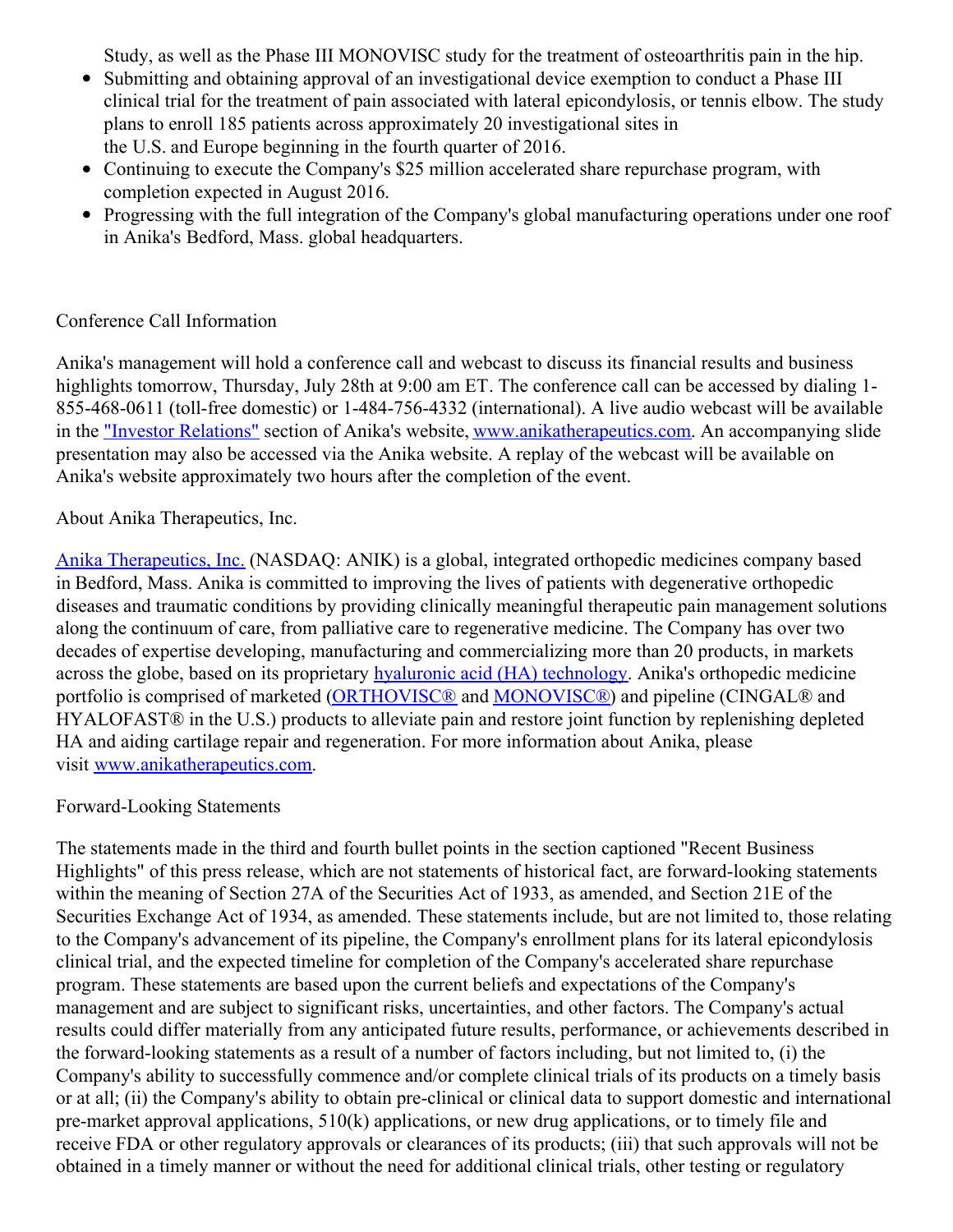submissions, as applicable; (iv) the Company's research and product development efforts and their relative success, including whether we have any meaningful sales of any new products resulting from such efforts; (v) the cost effectiveness and efficiency of the Company's clinical studies, manufacturing operations, and production planning; (vi) the strength of the economies in which the Company operates or will be operating, as well as the political stability of any of those geographic areas; (vii) future determinations by the Company to allocate resources to products and in directions not presently contemplated; (viii) the Company's ability to successfully commercialize its products, in the U.S. and abroad; (ix) the Company's ability to provide an adequate and timely supply of its products to its customers; and (x) the Company's ability to achieve its growth targets. Additional factors and risks are described in the Company's periodic reports filed with the Securities and Exchange Commission, and they are available on the SEC's website at [www.sec.gov](http://cts.businesswire.com/ct/CT?id=smartlink&url=http%3A%2F%2Fwww.sec.gov&esheet=51389765&newsitemid=20160727006327&lan=en-US&anchor=www.sec.gov&index=10&md5=5a3cf6eaf2c6e00d303107e49c9daaa7). Forward-looking statements are made based on information available to the Company on the date of this press release, and the Company assumes no obligation to update the information contained in this press release.

# Anika Therapeutics, Inc. and Subsidiaries Condensed Consolidated Statements of Operations (in thousands, except per share data) (unaudited)

|                                                       | For the Three Months<br>Ended June 30, |          | For the Six Months<br>Ended June 30, |          |  |  |
|-------------------------------------------------------|----------------------------------------|----------|--------------------------------------|----------|--|--|
|                                                       | 2016                                   | 2015     | 2016                                 | 2015     |  |  |
| Product revenue                                       | \$26,575                               | \$22,898 | \$48,853                             | \$38,413 |  |  |
| Licensing, milestone and contract<br>revenue          | 6                                      | 6        | 11                                   | 11       |  |  |
| Total revenue                                         | 26,581                                 | 22,904   | 48,864                               | 38,424   |  |  |
| Operating expenses:                                   |                                        |          |                                      |          |  |  |
| Cost of product revenue                               | 6,065                                  | 5,275    | 11,490                               | 9,588    |  |  |
| Research & development                                | 2,792                                  | 1,812    | 4,951                                | 3,910    |  |  |
| Selling, general & administrative                     | 4,255                                  | 3,388    | 8,245                                | 6,993    |  |  |
| Total operating expenses                              | 13,112                                 | 10,475   | 24,686                               | 20,491   |  |  |
| Income from operations                                | 13,469                                 | 12,429   | 24,178                               | 17,933   |  |  |
| Interest income, net                                  | 49                                     | 24       | 121                                  | 48       |  |  |
| Income before income taxes                            | 13,518                                 | 12,453   | 24,299                               | 17,981   |  |  |
| Provision for income taxes                            | 4,903                                  | 4,634    | 8,789                                | 6,646    |  |  |
| Net income                                            | \$8,615                                | \$7,819  | \$15,510                             | \$11,335 |  |  |
| Basic net income per share:                           |                                        |          |                                      |          |  |  |
| Net income                                            | \$0.59                                 | \$0.52   | \$1.05                               | \$0.76   |  |  |
| Basic weighted average common<br>shares outstanding   | 14,679                                 | 14,961   | 14,778                               | 14,934   |  |  |
| Diluted net income per share:                         |                                        |          |                                      |          |  |  |
| Net income                                            | \$0.57                                 | \$0.51   | \$1.02                               | \$0.74   |  |  |
| Diluted weighted average common<br>shares outstanding | 15,111                                 | 15,336   | 15,210                               | 15,332   |  |  |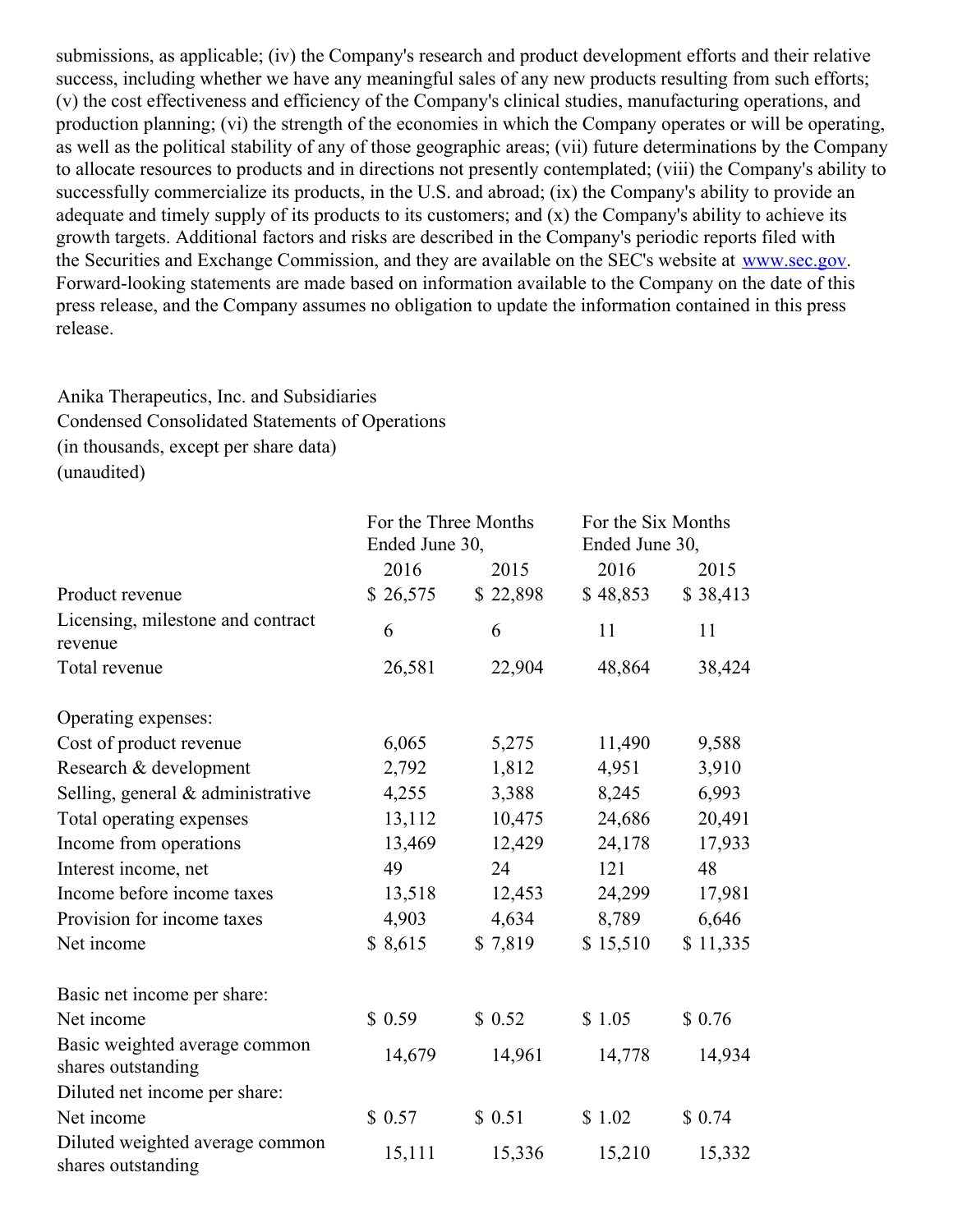Anika Therapeutics, Inc. and Subsidiaries Condensed Consolidated Balance Sheets (in thousands, except share data and per share data) (unaudited)

|                                                                                                                                      | June 30,                  | December<br>31, |
|--------------------------------------------------------------------------------------------------------------------------------------|---------------------------|-----------------|
| <b>ASSETS</b>                                                                                                                        | 2016                      | 2015            |
| Current assets:                                                                                                                      |                           |                 |
| Cash and cash equivalents                                                                                                            | \$89,125                  | \$110,707       |
| Investments                                                                                                                          | 22,500                    | 27,751          |
| Accounts receivable, net of reserves of \$220 and \$167 at June 30,<br>2016 and December 31, 2015, respectively                      | 24,597                    | 21,652          |
| Inventories                                                                                                                          | 17,264                    | 14,938          |
| Prepaid expenses and other current assets                                                                                            | 1,158                     | 1,385           |
| Total current assets                                                                                                                 | 154,644                   | 176,433         |
| Property and equipment, net                                                                                                          | 49,198                    | 40,108          |
| Long-term deposits and other                                                                                                         | 69                        | 69              |
| Intangible assets, net                                                                                                               | 11,259                    | 11,656          |
| Goodwill                                                                                                                             | 7,568                     | 7,482           |
| <b>Total Assets</b>                                                                                                                  | \$222,738                 | \$235,748       |
| LIABILITIES AND STOCKHOLDERS' EQUITY                                                                                                 |                           |                 |
| <b>Current liabilities:</b>                                                                                                          |                           |                 |
| Accounts payable                                                                                                                     | \$3,294                   | \$8,302         |
| Accrued expenses and other current liabilities                                                                                       | 6,638                     | 4,778           |
| Income taxes payable                                                                                                                 | 591                       | 4,198           |
| Total current liabilities                                                                                                            | 10,523                    | 17,278          |
| Other long-term liabilities                                                                                                          | 1,173                     | 781             |
| Long-term deferred revenue                                                                                                           | 56                        | 66              |
| Deferred tax liability                                                                                                               | 6,570                     | 6,775           |
| Commitments and contingencies                                                                                                        |                           |                 |
| Stockholders' equity:                                                                                                                |                           |                 |
| Preferred stock, \$.01 par value; 1,250,000 shares authorized, no<br>shares issued and outstanding at June 30, 2016 and December 31, |                           |                 |
| 2015, respectively                                                                                                                   |                           |                 |
| Common stock, \$.01 par value; 60,000,000 and 30,000,000 shares                                                                      |                           |                 |
| authorized, 14,777,663 and 15,036,808 shares issued and outstanding<br>at June 30, 2016 and December 31, 2015, respectively          | 148                       | 150             |
| Additional paid-in-capital                                                                                                           | 59,506                    | 81,685          |
| Accumulated other comprehensive loss                                                                                                 | (6, 410)<br>$\rightarrow$ | (6,649)         |
| Retained earnings                                                                                                                    | 151,172                   | 135,662         |
| Total stockholders' equity                                                                                                           | 204,416                   | 210,848         |
| Total Liabilities and Stockholders' Equity                                                                                           | \$222,738                 | \$235,748       |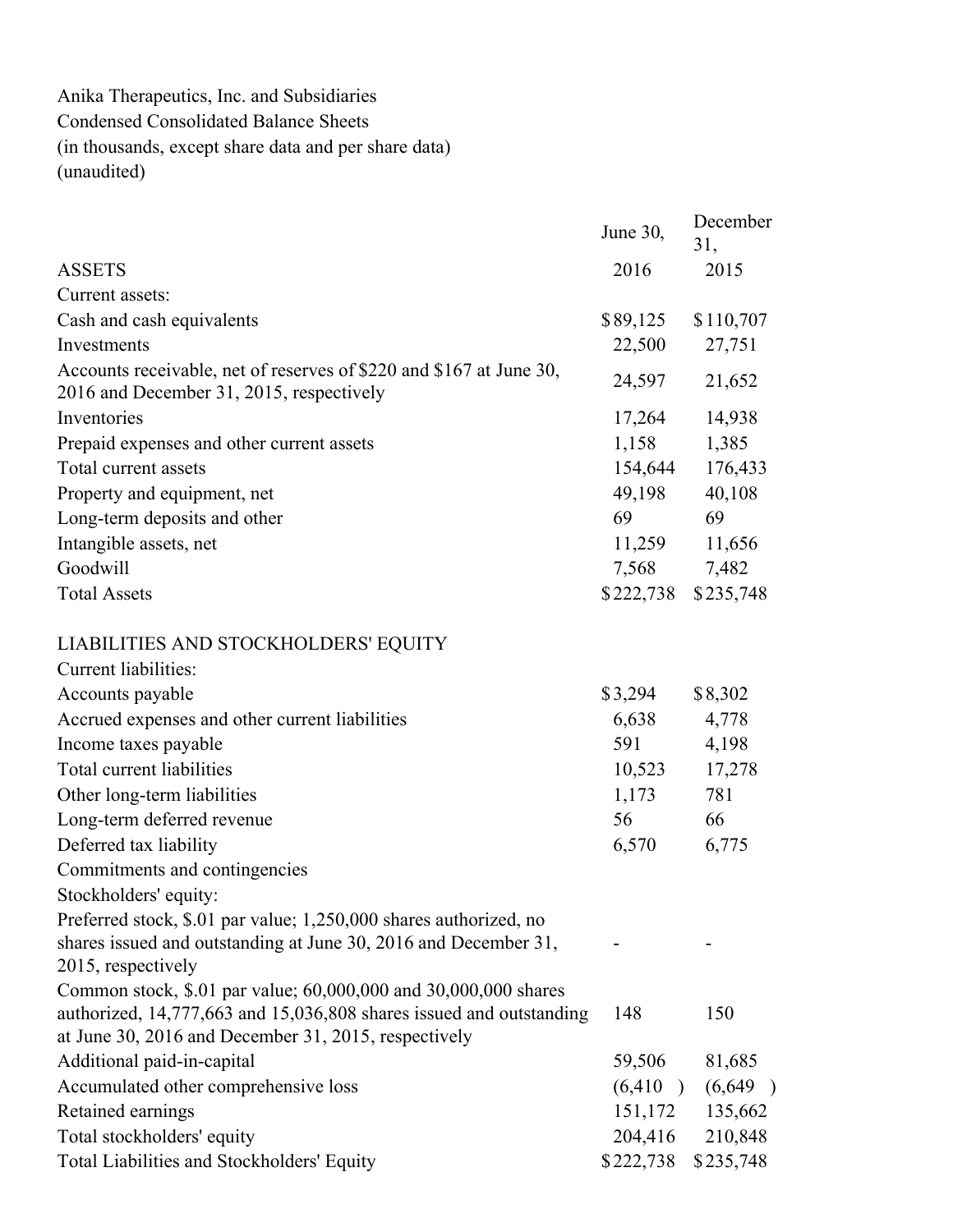Anika Therapeutics, Inc. and Subsidiaries Supplemental Financial Data

Revenue by Product Line and Product Gross Margin (in thousands, except percentages) (unaudited)

|                                |          | For the Three Months Ended June | For the Six Months Ended June |                                              |               |               |                             |                |               |          |               |               |  |
|--------------------------------|----------|---------------------------------|-------------------------------|----------------------------------------------|---------------|---------------|-----------------------------|----------------|---------------|----------|---------------|---------------|--|
|                                | 30,      |                                 |                               |                                              |               |               | 30,                         |                |               |          |               |               |  |
|                                | 2016     | $\frac{0}{0}$                   |                               | 2015                                         | $\frac{0}{0}$ |               | 2016                        | $\frac{0}{0}$  |               | 2015     | $\frac{0}{0}$ |               |  |
| Orthobiologics                 | \$23,304 |                                 |                               | 88 % \$19,283                                | 84            |               | $\%$ \$42,891 88 % \$31,255 |                |               |          | -81           | $\%$          |  |
| Surgical                       | 1,433    | 5 <sup>5</sup>                  | $\frac{0}{0}$                 | 1,647                                        | 7             | $\frac{0}{0}$ | 2,751                       | 5 <sup>5</sup> | $\frac{0}{0}$ | 3,037    | 8             | $\%$          |  |
| Dermal                         | 582      | 2                               | $\%$                          | 303                                          |               | $\frac{0}{0}$ | 963                         | $\overline{2}$ | $\%$          | 719      | 2             | $\frac{0}{0}$ |  |
| Other                          | 1,256    | 5                               | $\%$                          | 1,665                                        | 8             | $\%$          | 2,248                       | 5 <sup>5</sup> | $\%$          | 3,402    | 9             | $\frac{0}{0}$ |  |
| <b>Product Revenue</b>         | \$26,575 |                                 |                               | 100 % \$22,898 100 % \$48,853 100 % \$38,413 |               |               |                             |                |               |          | $100\%$       |               |  |
| Product Gross Profit \$20,510  |          |                                 |                               | \$17,623                                     |               |               | \$37,363                    |                |               | \$28,825 |               |               |  |
| <b>Product Gross</b><br>Margin | 77%      |                                 |                               | 77%                                          |               |               | 77%                         |                |               | 75%      |               |               |  |

Product Revenue by Geographic Region (in thousands, except percentages) (unaudited)

|                        | For the Three Months Ended June<br>30, |                 |  |                                                             |               |  | For the Six Months Ended June<br>30, |               |  |      |                 |  |  |
|------------------------|----------------------------------------|-----------------|--|-------------------------------------------------------------|---------------|--|--------------------------------------|---------------|--|------|-----------------|--|--|
|                        | 2016                                   | $\frac{0}{0}$   |  | 2015                                                        | $\frac{0}{0}$ |  | 2016                                 | $\frac{0}{0}$ |  | 2015 | $\%$            |  |  |
| Geographic             |                                        |                 |  |                                                             |               |  |                                      |               |  |      |                 |  |  |
| Location:              |                                        |                 |  |                                                             |               |  |                                      |               |  |      |                 |  |  |
| <b>United States</b>   |                                        |                 |  | \$21,895 82 % \$19,218 84 % \$39,906 82 % \$31,809 83 %     |               |  |                                      |               |  |      |                 |  |  |
| Europe                 | 2.971                                  |                 |  | 11 \% 2,325 10 \% 5,531 11 \% 4,306 11 \%                   |               |  |                                      |               |  |      |                 |  |  |
| Other                  | 1.709                                  | $7\overline{ }$ |  | $\%$ 1,355 6 % 3,416 7 % 2,298                              |               |  |                                      |               |  |      | 6 $\frac{9}{6}$ |  |  |
| <b>Product Revenue</b> |                                        |                 |  | \$26,575 100 % \$22,898 100 % \$48,853 100 % \$38,413 100 % |               |  |                                      |               |  |      |                 |  |  |

View source version on [businesswire.com:](http://businesswire.com/) <http://www.businesswire.com/news/home/20160727006327/en/>  $\blacksquare$ 

Anika Therapeutics, Inc.